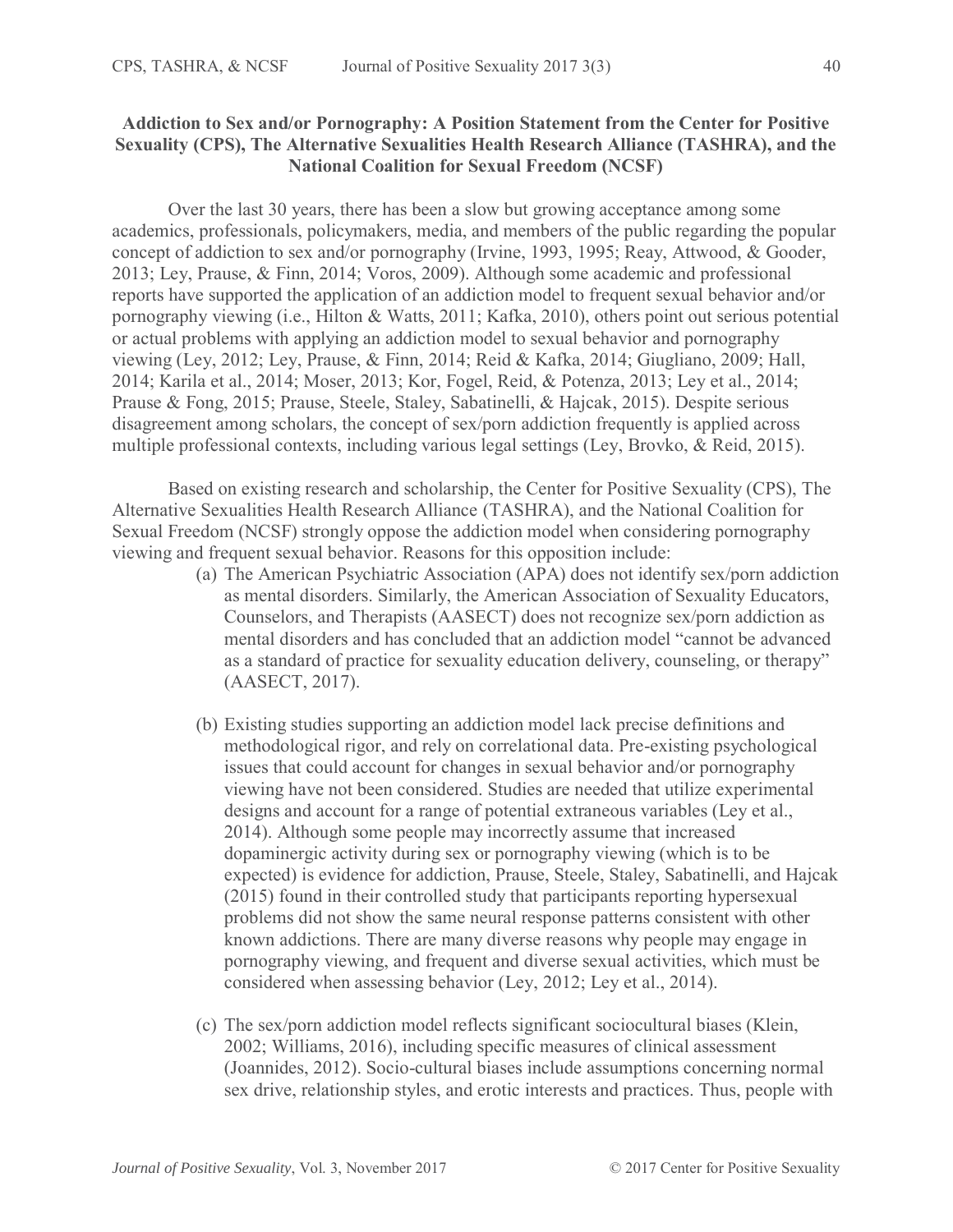alternative sexual identities are likely to face further marginalization and discrimination by those who support a sex/porn addiction model.

- (d) Research has shown that religiosity and moral disapproval have a strong influence on perceived sex/porn addiction. For example, Grubbs and colleagues (2010, 2015) found that religiosity and moral disapproval were strong predictors of perceived pornography addiction, even when actual pornography use was controlled. Other researchers have reported similar findings (Abell, Steenbergh, & Boivin, 2006; Kwee, Dominguez, & Ferrell, 2007; Leonhardt, Willoughby, & Young-Petersen, 2017). Regarding pornography use, Thomas (2013, 2016) applied archival analysis to trace the creation and deployment of the addiction framework among evangelical Christians. Other scholars have reported that the concept of sex addiction emerged in the 1980s as a socially conservative response to cultural anxieties, and has gained acceptance through its reliance on medicalization and popular culture visibility (Reay, Attwood, & Gooder, 2013; Voros, 2009).
- (e) The sex/porn addiction model assumes that sexual behaviors as a coping mechanism are an indicator of addiction, but it does not consider the possibility that sex may be a positive coping mechanism. However, scholars have realized that various sexual and erotic activities may function as legitimate leisure experience, which can be salubrious, rather than necessarily maladaptive, ways of coping (i.e., Berdychevsky & Nimrod, 2016; McCormick & Wignall, 2016; Meaney & Rye, 2007; Mock & Hummel, 2012; Mock, Plante, Reysen, & Gerbasi, 2013; Williams, Prior, Alvarado, Thomas, & Christensen, 2016). Indeed, sexuality scholars have recognized the need to expand professional understanding of sexuality and the importance of diversity and pleasure as pertaining to individual health (i.e., Anderson, 2013; Diamond & Huebner, 2012; Hull, 2008; Satcher, Hook III, & Coleman, 2015).

CPS, TASHRA, and NCSF recognize that many people may struggle with sexual issues, including issues that occur within their committed relationships, which are valid reasons for seeking professional help. We also believe that helping professionals should, as appropriate, seek to support client-initiated behavioral change in healthful ways that are consistent with clients' moral beliefs and worldviews. However, existing multidisciplinary scholarship does not warrant the application of an addiction model to frequent sexual behavior and/or pornography viewing. Thus, regarding such behavior, use of the term "addiction" is not valid and may be misleading and sometimes harmful to clients. Helping professionals can effectively help clients who may be struggling with various sexual issues or problems by working from a positive sexuality perspective that utilizes multidisciplinary scholarship; applies high quality empirical research and critical analysis; and prioritizes sexual rights, diversity, and acceptance of a wide range of sexual interests, behaviors, and identities.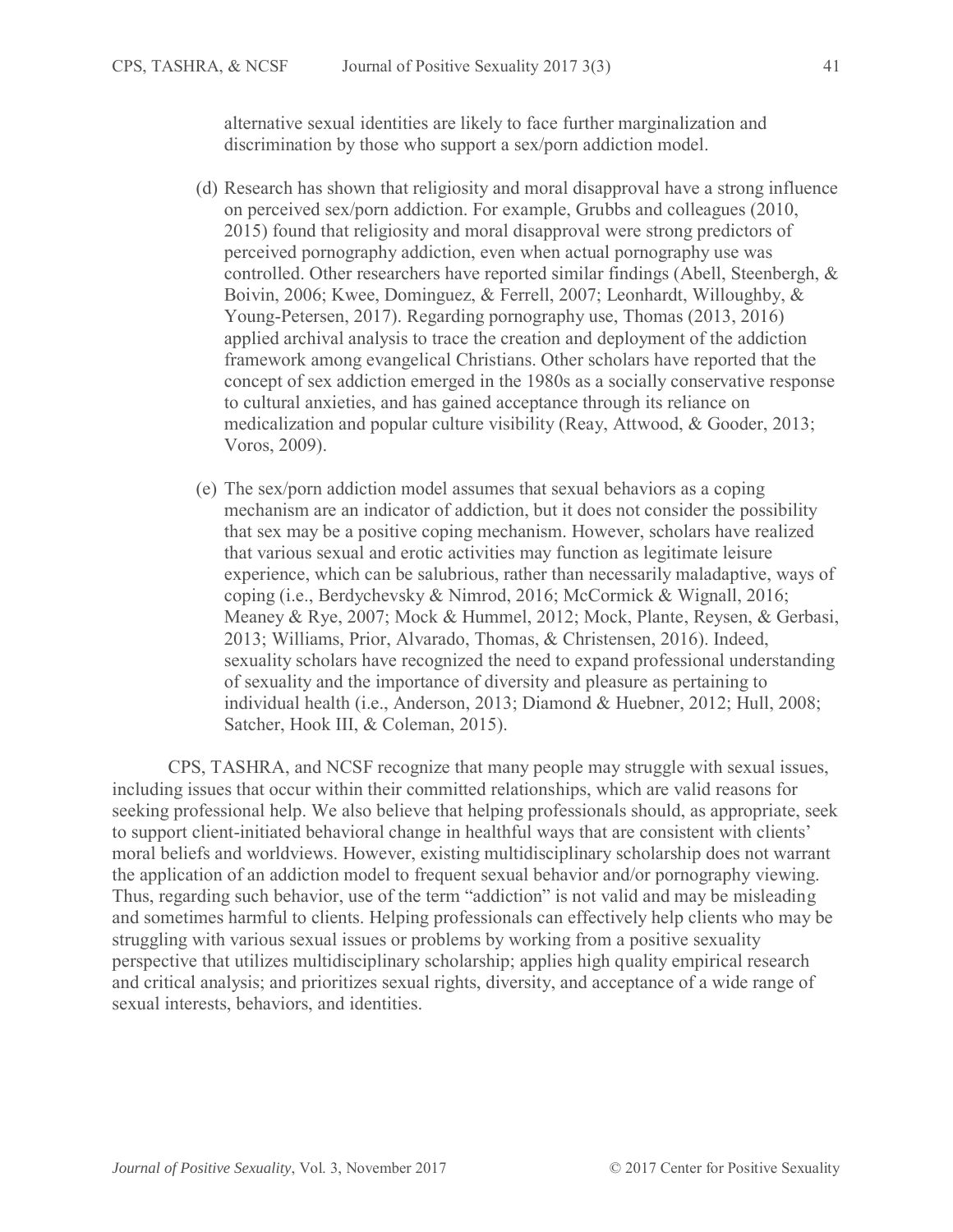## References

- Abell, J. W., Steenbergh, T. A., & Boivin, M. J. (2006). cyberporn use in the context of religiosity. *Journal of Psychology and Theology, 34,* 165-171.
- American Association of Sexuality Educators, Counselors, and Therapists. (2017). *AASECT position on sex addiction.*  Washington, DC: Author. Retrieved from: www.aasect.org/position-sex-addiction
- Anderson, R. M. (2013). Positive sexuality and its impact on overall wellbeing. *Bundesgesundheitsblatt, 56,* 208-214.
- Berdychevsky, L, & Nimrod, G. (2016). Sex as leisure in later life: A netnographic approach. *Leisure Sciences (*Advance access).
- Diamond, L., & Huebner, D. M. (2012). Is good sex good for you? Rethinking sexuality and health. *Social and Personality Psychology Compass, 6,* 54-69.
- Giugliano, J. R. (2009). Sexual addiction: Diagnostic problems. International Journal of Mental Health and Addiction, 7, 283–294. doi:10.1007/s11469-009- 9195-3
- Grubbs, J. B., Sessoms, J., Wheeler, D. M., & Volk, F. (2010). The cyber-pornography use inventory: The development of a new assessment instrument. *Sexual Addiction and Compulsivity, 17,* 106-126.
- Grubbs, J. B., Exline, Pargament, K. I., Hook, J. N., & Carlisle, R. D. (2015). Transgression as addiction: Religiosity and moral disapproval as predictors of perceived addiction to pornography. *Archives of Sexual Behavior, 44,* 125-136.
- Hall, P. (2014). Sex addiction—An extraordinarily contentious problem. Sexual and Relationship Therapy, 29, 68–75. doi:10.1080/14681994.2013.861898
- Hilton, D., & Watts, C. (2011). Pornography addiction: A neuroscience perspective. *Surgical Neurology International, 2,* 19.
- Hull, T. H. (2008). Sexual pleasure and wellbeing. *International Journal of Sexual Health, 20,*133-145.
- Kafka, M. (2010). Hypersexual disorder: A proposed diagnosis for *DSM-V. Archives of Sexual Behavior, 39,* 377-400.
- Irvine, J. M. (1993). Regulated passions: The invention of inhibited sexual desire and sex addiction. *Social Text*, 37, 203–226. doi:10.2307/466269
- Irvine, J. M. (1995). Reinventing perversion: Sex addiction and cultural anxieties. *Journal of the History of Sexuality*, 5, 429–450.
- Joannides, P. (2012). The challenging landscape of problematic sexual behaviors, including "sexual addiction" and "hypersexuality." In P. Kleinplatz (Ed.), *New directions in sex therapy: Innovations and alternatives*  (pp. 69-84). New York, NY: Routledge.
- Karila, L., Wery, A., Weinstein, A., Cottencin, O., Petit, A., Reynaud, M., & Billieux, J. (2014).
- Sexual addiction or hypersexual disorder: Different terms for the same problem? A review of the literature. *Current Pharmaceutical Design*, 20, 4012–4020.
- Klein, M. (2002). Sex addiction: A dangerous clinical concept. In *Electronic Journal of Human Sexuality, volume 5.*
- Kor, A., Fogel, Y. A., Reid, R. C., & Potenza, M. N. (2013). Should hypersexual disorder be classified as an addiction? Sexual Addiction & Compulsivity, 20, 27–47. doi:10.1080/10720162.2013.768132
- Kwee, A. W., Dominguez, A. W., & Ferrell, D. (2007). Sexual addiction and Christian college men: Conceptual, assessment, and treatment challenges. *Journal of Psychology and Christianity, 26,* 3-13.
- Leonhardt, N. D., Willoughby, B. J., & Young-Petersen, B. (2017). Damaged Goods: Perception of Pornography Addiction as a Mediator Between Religiosity and Relationship Anxiety Surrounding Pornography Use. *The Journal of Sex Research*, 1-12.
- Ley, D. (2012). *The myth of sex addiction.*  Lanham, MD: Rowman & Littlefield.
- Ley, D., Brovko, J. M., & Reid, R. (2015). Forensic applications of "sex addiction" in US legal proceedings. *Current Sexual Health Report, 7,* 108-116.
- Ley, D., Prause, N., & Finn, P. (2014). The emperor has no clothes: A review of the "pornography addiction" model. *Current Sexual Health Report, 6,* 94-105.
- McCormick, M., & Wignall, L. (2016). Enjoyment, exploration and education: Understanding the consumption of pornography among young men with non-exclusive sexualorientations. *Sociology* (Advance access).